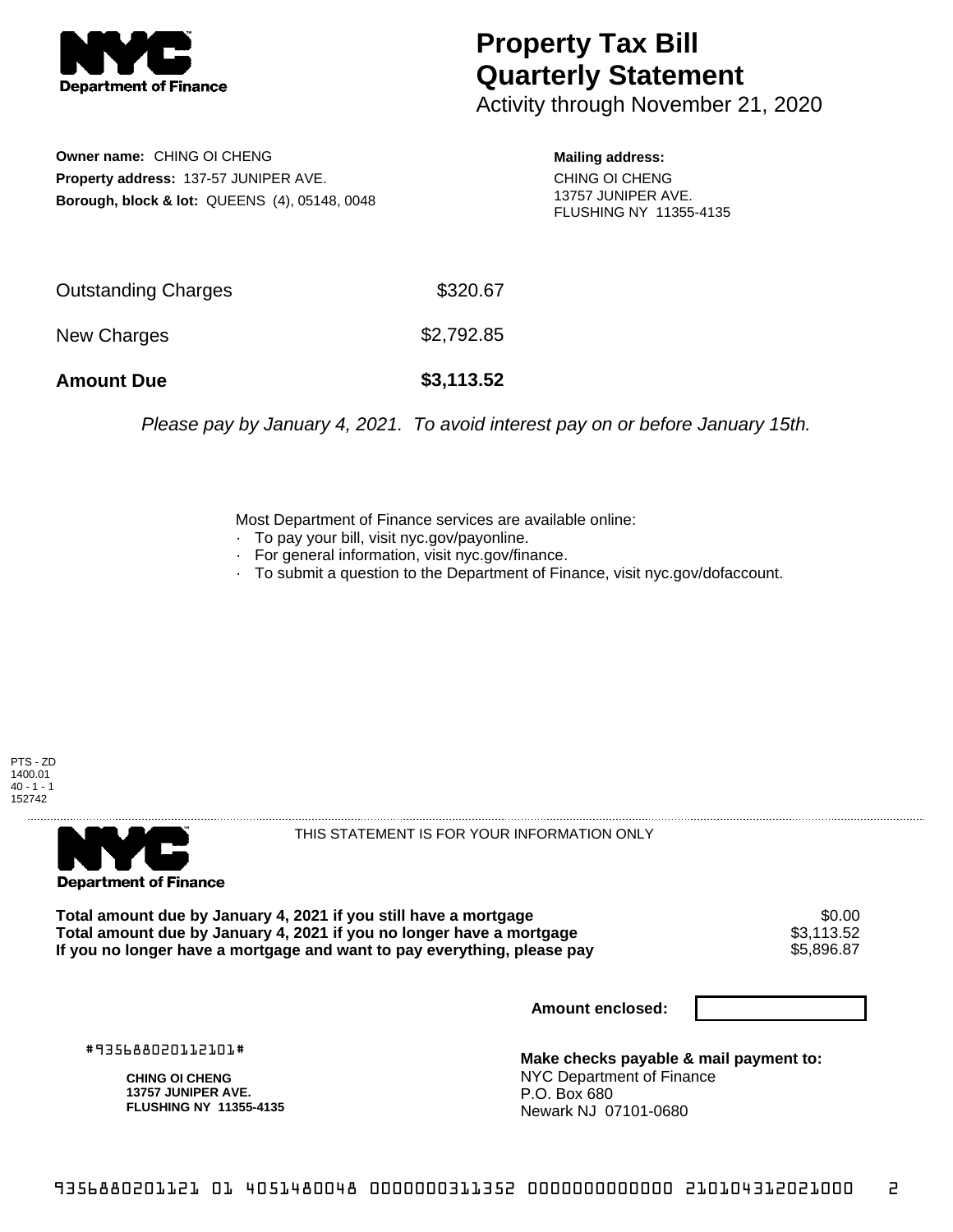

| <b>Billing Summary</b>                                                     | <b>Activity Date Due Date</b> |                     | Amount        |
|----------------------------------------------------------------------------|-------------------------------|---------------------|---------------|
| Outstanding charges including interest and payments                        |                               |                     | \$320.67      |
| <b>Finance-Property Tax</b>                                                |                               | 01/01/2021          | \$2,825.43    |
| <b>Adopted Tax Rate</b>                                                    |                               |                     | $$-32.58$     |
| <b>Total amount due</b>                                                    |                               |                     | \$3,113.52    |
| <b>Tax Year Charges Remaining</b>                                          | <b>Activity Date</b>          | <b>Due Date</b>     | <b>Amount</b> |
| Finance-Property Tax                                                       |                               | 04/01/2021          | \$2,825.43    |
| <b>Adopted Tax Rate</b>                                                    |                               |                     | $$-32.58$     |
| Total tax year charges remaining                                           |                               |                     | \$2,792.85    |
| If you pay everything you owe by January 4, 2021, you would save:          |                               |                     | \$9.50        |
| How We Calculated Your Property Tax For July 1, 2020 Through June 30, 2021 |                               |                     |               |
|                                                                            |                               | Overall             |               |
| Tax class 1 - Small Home, Less Than 4 Families                             |                               | <b>Tax Rate</b>     |               |
| Original tax rate billed                                                   |                               | 21.1670%            |               |
| New Tax rate                                                               |                               | 21.0450%            |               |
| Estimated Market Value \$1,213,000                                         |                               |                     |               |
|                                                                            |                               |                     | <b>Taxes</b>  |
| <b>Billable Assessed Value</b>                                             |                               | \$53,393            |               |
| <b>Taxable Value</b>                                                       |                               | \$53,393 x 21.0450% |               |
| <b>Tax Before Abatements and STAR</b>                                      |                               | \$11,236.56         | \$11,236.56   |
| Annual property tax                                                        |                               |                     | \$11,236.56   |
| Original property tax billed in June 2020                                  |                               |                     | \$11,301.72   |
| <b>Change In Property Tax Bill Based On New Tax Rate</b>                   |                               |                     | $$-65.16$     |

Please call 311 to speak to a representative to make a property tax payment by telephone.

For information about the interest rate charged on late payments, visit nyc.gov/taxbill.

## **Home banking payment instructions:**

- 1. **Log** into your bank or online bill pay website.
- 2. **Add** the new payee: NYC DOF Property Tax. Enter your account number, which is your boro, block and lot, as it appears here: 4-05148-0048 . You may also need to enter the address for the Department of Finance. The address is P.O. Box 680, Newark NJ 07101-0680.
- 3. **Schedule** your online payment using your checking or savings account.

## **Did Your Mailing Address Change?**

If so, please visit us at **nyc.gov/changemailingaddress** or call **311.**

When you provide a check as payment, you authorize us either to use information from your check to make a one-time electronic fund transfer from your account or to process the payment as a check transaction.